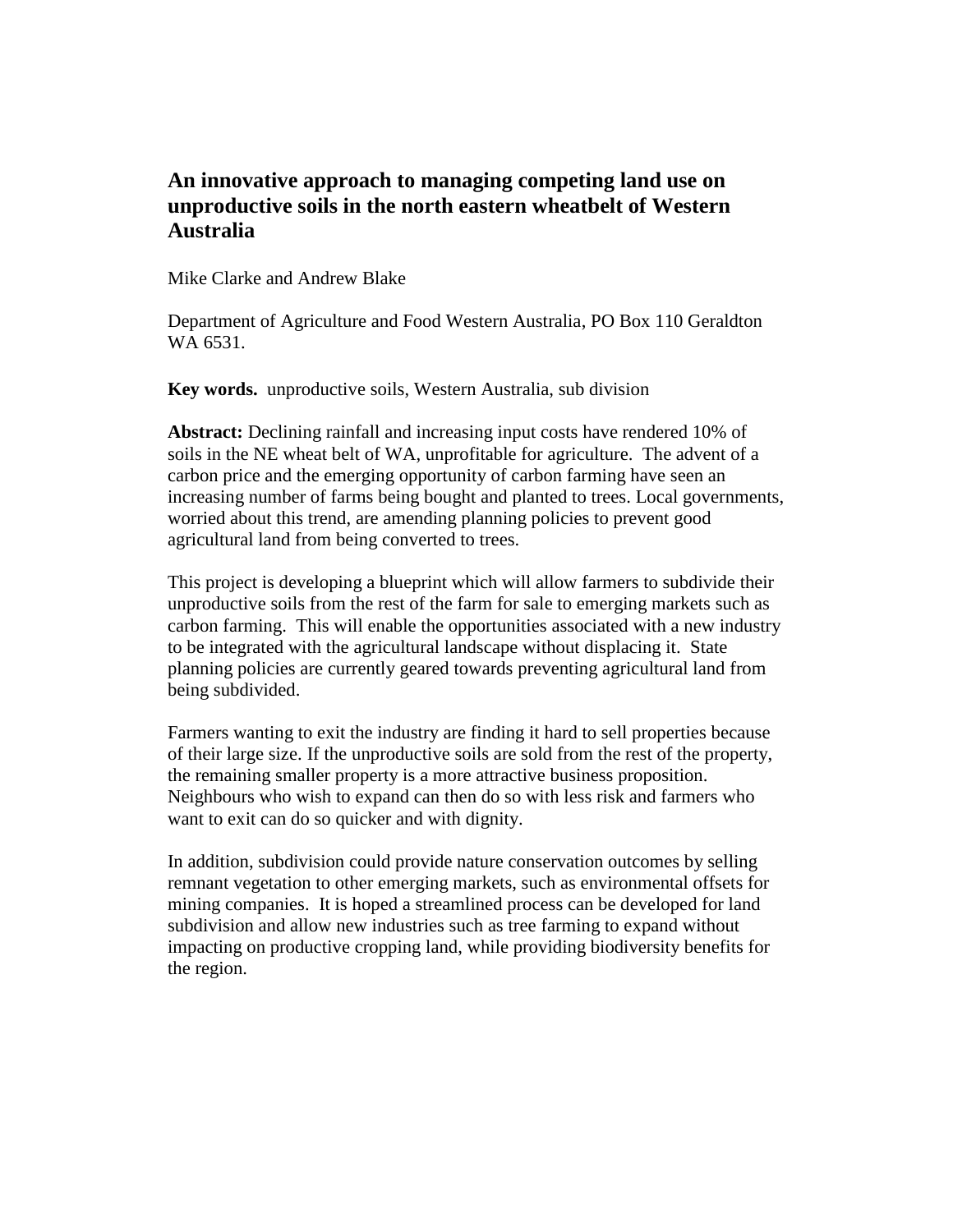#### **Background**

Many farm businesses in the North Eastern Wheatbelt of Western Australia (WA) are under pressure due to the increasing frequency of below average seasons. Following the extreme drought years of 2006 and 2007 the Department of Agriculture and Food Western Australia (DAFWA) worked with the rural communities of the North Eastern Agricultural Region (NEAR) to develop a strategy, following a request by then Minister for Agriculture and Food in 2008 (figure 1).

This strategy was designed through extensive community consultation to provide a "long term strategy for the management of issues farmers face in the event of consecutive poor seasons. From this NEAR strategy, a number of projects were developed by DAFWA, aiming to tackle economic, social and environmental issues caused by seasonal variability. One of these projects is examining current and alternative land uses on consistently unproductive soils and is entitled "Changing land use on unproductive soils". (Blake et al., 2012). This paper summarises some of the major findings of the study so far and outlines future work that will assist with facilitating alternative land uses for these soils.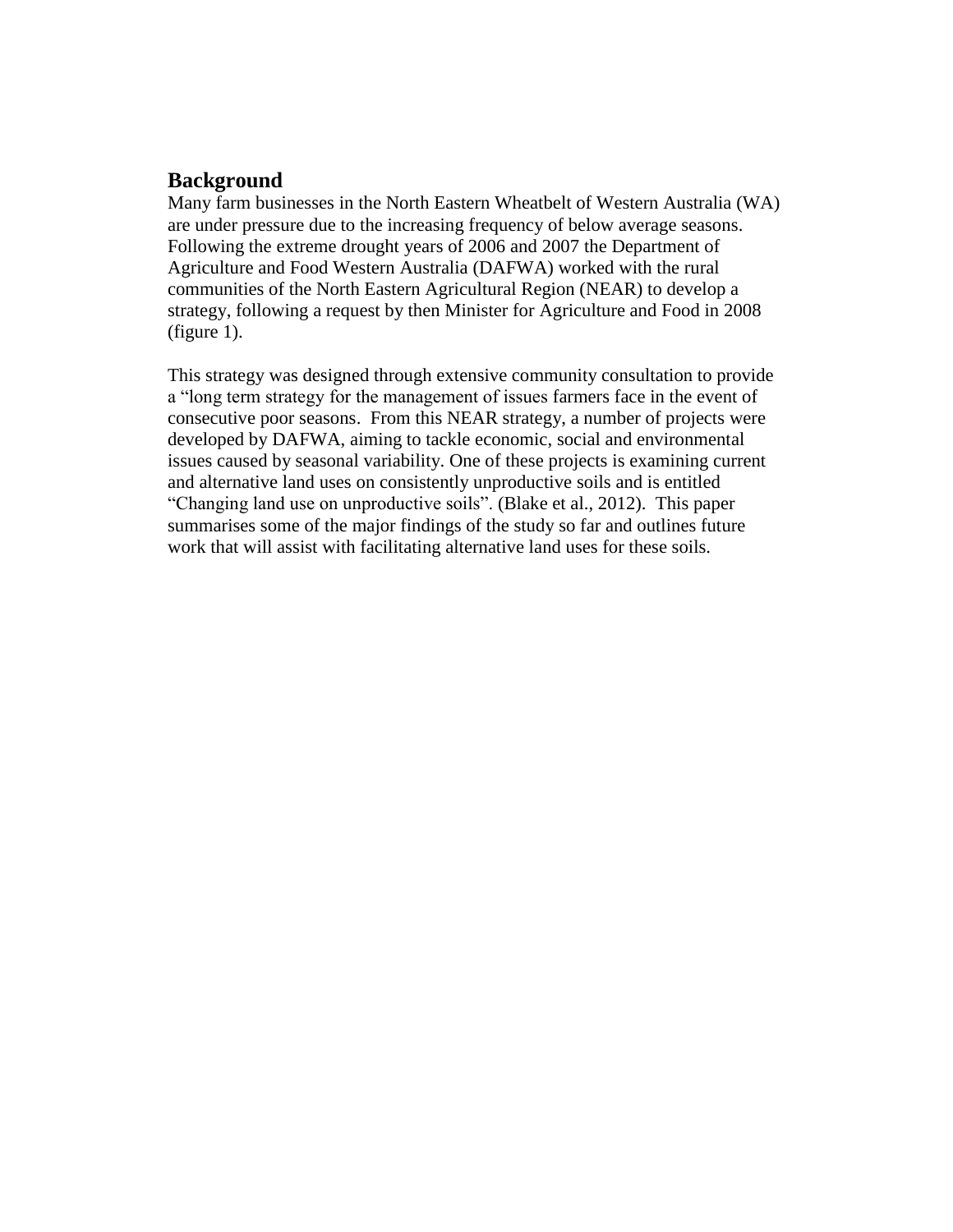

 **Figure 1:** Map showing the boundary and towns of the NEAR

## **Unproductive soils**

Grain cropping and in particular wheat, remains an important economic driver for the farming systems of the NEAR. The combination of increasing farm input costs and declining growing season rainfall however, has resulted in certain soil types in the NEAR becoming unprofitable for cropping. The project found that approximately 10 % of agricultural soils in the NEAR are consistently unproductive. These unproductive soils have physical and chemical limitations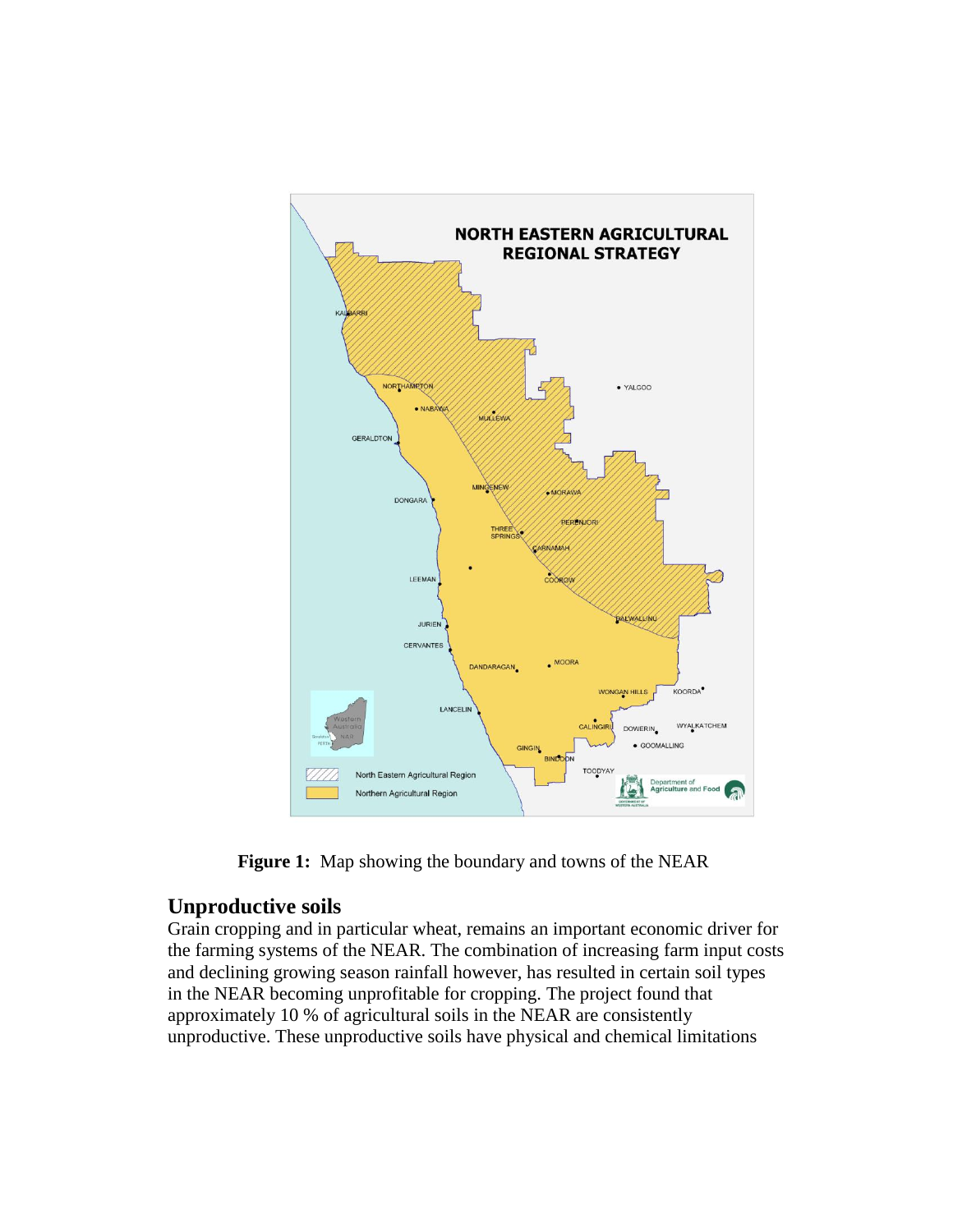such as shallow depth, acidic subsoils, salinity or poor water holding capacity. Many of the long term rainfall recording sites (100 years of data) for the Bureau of Meteorology throughout the NEAR have experienced May to August rainfall declines of between 15 and 45%. This time period was chosen because the rainfall received in the NEAR during these months is predominately from cold fronts and not west coast troughs. The southerly shift of weather systems pole ward has resulted in rainfall dumped over the southern ocean rather than continental Australia. [\(Isaac](http://www.google.com.au/search?tbo=p&tbm=bks&q=inauthor:%22Dr.+Joanne+Isaac%22&source=gbs_metadata_r&cad=2) and [Turton](http://www.google.com.au/search?tbo=p&tbm=bks&q=inauthor:%22Steve+Turton%22&source=gbs_metadata_r&cad=2) 2009)

The resulting inconsistent crop yields have had a negative impact on farm businesses. Planfarm Bankwest Benchmark reports (Planfarm Bankwest 05/06- 11/12) showed a decrease in farm equity following the drought years of 2006 and 2007 from 81% in 05/06 to 65% in 06/07. In the years since equity levels have returned to be 73% as at February 2012. Beyond this financial impact, communities are affected in many ways including farmers being forced to seek off farm work and the decline of local industries supporting the agricultural industry. The natural resource base has also suffered with severe wind erosion occurring in some areas and livestock feed shortages resulting in the heavy grazing of remnant vegetation and drainage lines that historically were grazed very infrequently.

The same study found that profitable alternate land uses are limited and that 75% of farmers were willing to permanently revegetate these soils. At the same time carbon companies have revealed the potential demand for properties for tree farming in the NEAR with some having already purchased properties in the region and would like to purchase more.

These recent land acquisitions by carbon brokering firms within the NEAR are generating some concern from local shires and has prompted many of them to develop local planning policies for agro forestry and plantations. This is to ensure the emerging land use is adequately managed to avoid any environmental or land use conflicts and to optimise the potential benefits to the community. Land use change appears inevitable given the apparent trend towards a drier climate and social and economic factors. These changes provide a unique opportunity to plan and implement changes in agricultural areas to achieve positive environmental social and economic outcomes. High production cropping land needs to be identified and retained for this purpose as cropping remains the dominant economic driver within the NEAR. Fostering a change of land use to more sustainable options, such as tree plantings, on poorer performing agricultural land may provide economic development opportunities for the NEAR.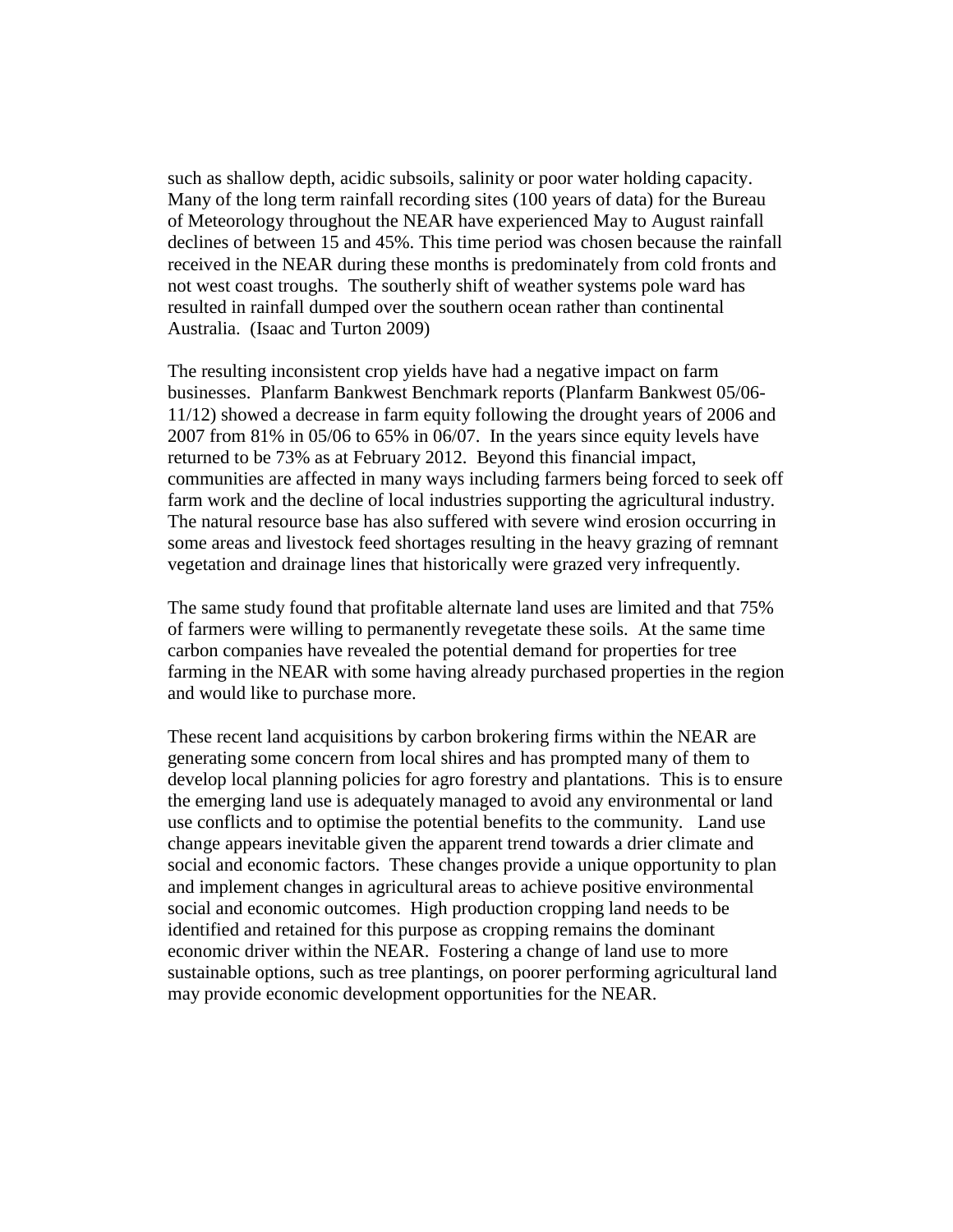The market demand for land for the purposes of revegetation is also likely to be driven by the increasing requirement for environmental offsets in industries such as mining. At least two mining companies are requiring land to replant local native vegetation as an offset for clearing on mine sites or along rail infrastructure in the NEAR. Approvals for clearing remnant vegetation under various state government acts, such as Mining Act, Planning and Development Act or State Agreement Acts are increasingly requiring that an equivalent or larger area of native vegetation be planted or protected.

Farmers are also experiencing difficulty selling their properties to exit the industry, possibly due to the inability of neighbouring farms to finance large land purchases. One of the characteristics of farming properties in the NEAR is their large size with an average size of 5400 ha. Policies designed to limit the fragmentation of agricultural land have made subdividing large lots into smaller parcels for ease of sale difficult. This makes it difficult for carbon brokering firms to acquire areas of consistently unproductive, less expensive cropping lands for carbon planting. As a result they need to buy larger areas of mixed land capability (including high value agricultural land) rather than smaller parcels of appropriate soil types. A program developed in Victoria in 1998 demonstrated a mechanism for restructuring properties to address land use issues following drought and floods. (Sinclair Knight Merz, 2005) A similar framework could be developed in W.A to address similar issues.

#### **The Victorian Example**

Following a period of drought, low commodity prices, livestock disease, and floods, the agricultural businesses and rural communities in the Upper Tambo Valley in Victoria were under pressure. The Victorian Government initiated the "Restoring the Balance" Program in 1998 (Carroll 2001) to address these issues. The program focussed on restoring the natural resource base and restructuring property sizes. It attempted landscape scale land use change in a way that fostered business resilience, supported communities and provided environmental outcomes. A call for expressions of interest to farmers willing to sell their farm resulted in the purchase of 17 farms. Key outcomes were:

- 17 properties amalgamated and then subdivided in a way that better  $\bullet$ matched land use to land capability whilst providing maximum benefits to the environment, agricultural industries and the local communities.
- High value agricultural land sold back to farmers most of whom were from  $\bullet$ within the district. Interest rate subsidies were offered to buyers (2.5% reduction for 5 years).
- Twenty percent of the area was returned to the Crown due to its  $\bullet$ conservation value and risk of further degradation (timbered hill country).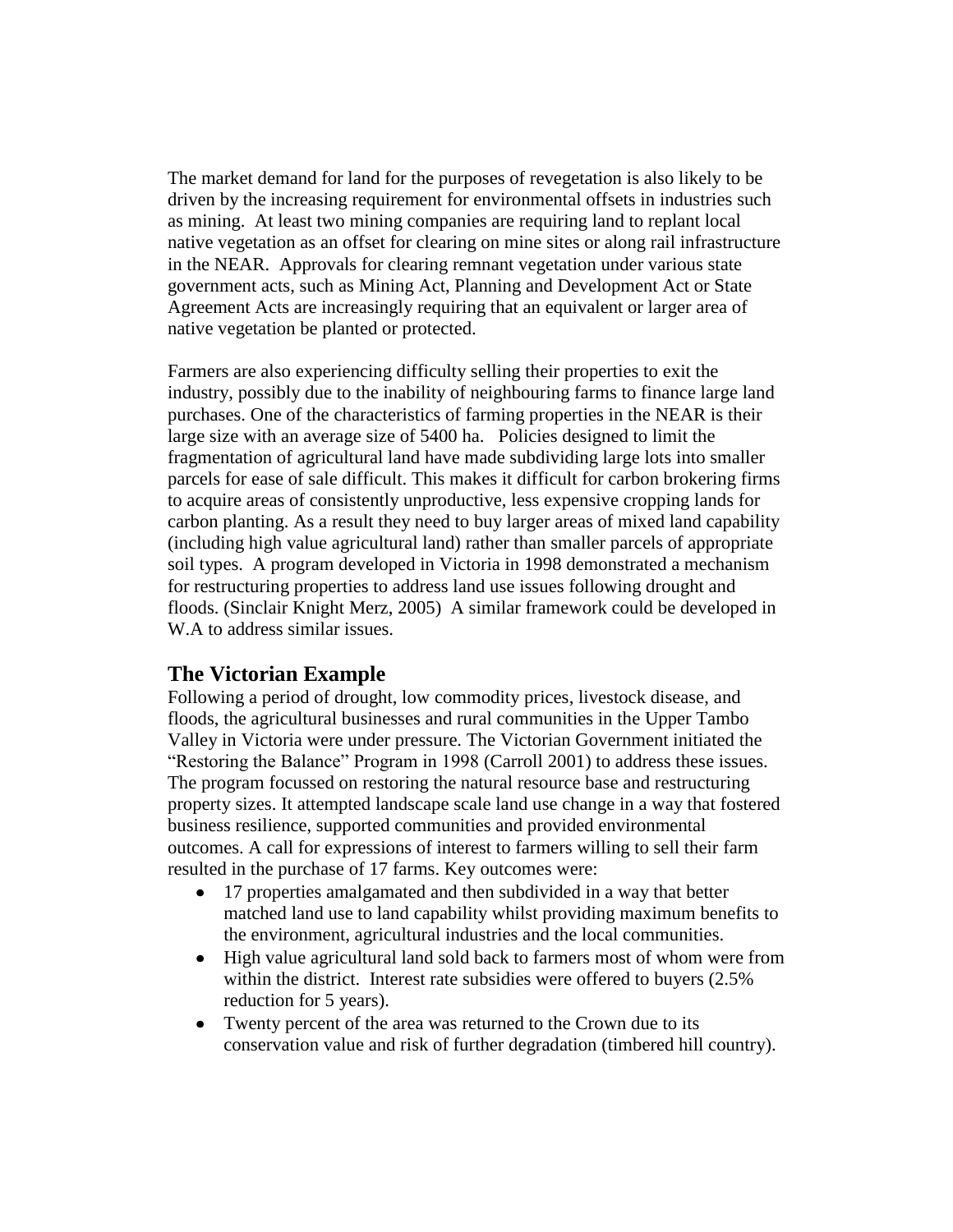Significant land improvements were conducted through land rehabilitation, new fencing and control of weeds and vermin.

- An 11% reduction in the total number of farm enterprises in the area.
- 920 hectares considered fragile was also sold to private landholders under covenant requiring controlled grazing to minimise degradation.
- Where farmers wanted to exit the industry but remain living in the district, allowances were made to permit the house to be retained by the current owners.

Whilst this program required significant investment by the Victorian State Government, much of the money invested was recouped through the sale of the majority of the land back to farm businesses. The Restoring the Balance Program cost a total of \$21.25 million, \$5.6 million of which was for land acquisition, \$2.5 million for land rehabilitation, \$7.5 million for reafforestation and \$0.25 million for sustainability plantings. The net cost to the Victorian Government of the land aggregation component of the program including land purchases and improvements, exit grants, interest rate subsidies and the return of 1511ha of land to the Crown was \$3 million (Advanced Choice Economics Pty Ltd et al., 2006). Federal Government funding through Landcare type programs was also utilised to complete on-ground works rehabilitating degraded areas.

## **Western Australian Wheatbelt**

This concept of restructuring properties for sustainable development has potential in the WA wheat belt where seasonal variability has left many farm businesses, at times, extremely vulnerable and dependent on government support such as exceptional circumstances schemes, drought pilots or social security. In particular restructuring and subdividing properties could facilitate land use change for the soils that are now uneconomic to crop. By subdividing the areas of unproductive soils from the remaining farm, alternative industries such as tree farming, revegetation for environmental offsets or saltbush grazing systems can be integrated with agriculture rather than displacing it.

The range of benefits may include:

- Allow new industries such as carbon farming to expand without impacting on productive cropping land
- Matching the capability of the land to an appropriate land use
- Allowing farmers who wish to exit the industry to do so quicker and with dignity
- Allow farming families who wish to expand their business to do so with less risk
- Reduce red tape associated with land subdivision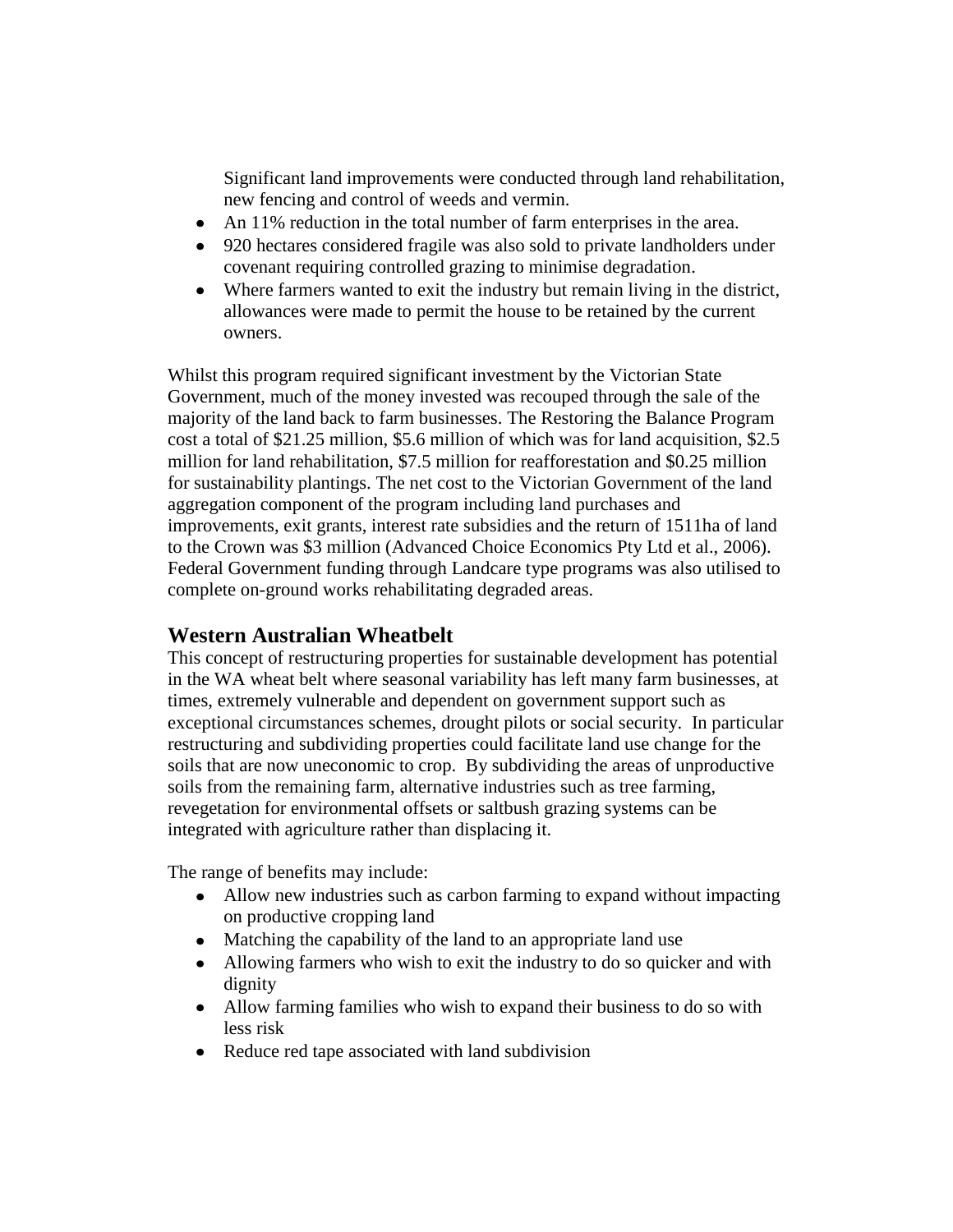Provide nature conservation benefits  $\bullet$ 

Early in 2012 DAFWA engaged the services of an experienced land use planning consultancy to work closely with local governments and state agencies responsible for land use planning and subdivision decisions in the NEAR. The purpose of this phase of the project is to develop a blueprint that will allow landholders to subdivide areas of unproductive soil from their farms in order to improve farming efficiencies and to allow emerging economic opportunities to be integrated into the rural agricultural landscape.

## **Developing a blueprint for change**

Subdivision applications in WA are the responsibility of the WA Planning Commission (WAPC) and are guided by their policy positions. Current policies are aimed at protecting agricultural land from subdivision. State Planning Policy SPP 2.5 deals with agricultural and rural in the State. The objectives of the policy are to protect agricultural land resources wherever possible and plan and provide for rural settlement. This is in order to minimise the potential for land use conflict and carefully manage natural resources. There are also Development Control policies that set out the guiding principles which the WAPC use to determine subdivision applications for rural land.

SPP 2.5 is currently under review by the WAPC and while specific details of the new policy are yet to be determined, it is anticipated that it will allow the sub division of rural land under certain circumstances. Local Governments have the responsibility to assess development applications including those for tree farms and other agricultural land uses. The blueprint or planning framework that is developed by this project will draw together the policies and principles that guide the subdivision decisions associated with agricultural land.

## **Conclusion**

If the planning framework developed from this project is adopted it could be another tool available to governments and communities to facilitate land use change and economic development in a drying climate, not only in the NEAR, but elsewhere in Australia. By developing this blueprint in consultation with stakeholders, potential issues should emerge and shed light on the potential benefits and risks of this approach. It is hoped a streamlined process can be developed for land subdivision that allows new industries to expand without impacting on productive cropping land and provide biodiversity benefits for the region.